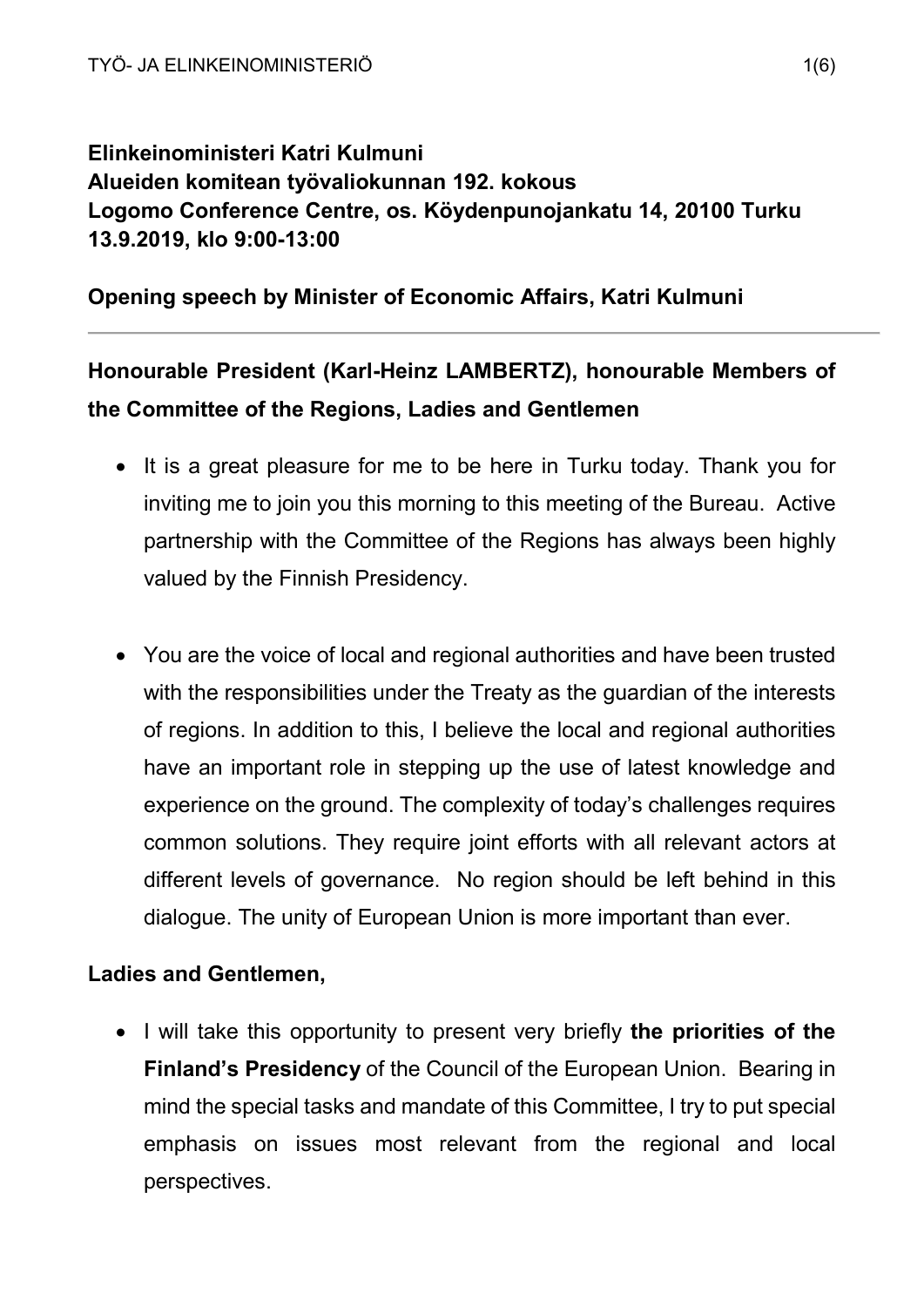- For the  $3^{rd}$  term of the Finland's Presidency, we have set an ambitious objective that the European Union becomes the most competitive and socially inclusive climate neutral economy globally. Our objective is to strengthen the EU's position as a global leader in climate action.
- Strengthening **common values** such as freedom and equality is also a key priority for this Presidency. The European success story is anchored in democratic institutions, human rights and the rule of law. Upholding these values protects European citizens as well as our economy. In addition, we should also meet other challenges in protecting the security of citizens comprehensively.

#### Distinguished audience,

- Challenges related to unemployment, competitiveness, demographic change, accessibility and climate change are common to all Member States, regions and local communities.
- Encouraging the efforts of the regions in building their future is close to my heart, having witnessed the vital role EU Cohesion policy has played in supporting the development of my home constituency in the sparsely populated northernmost corner of the EU.
- By fostering regional and social fairness, union will create sustainable growth and wellbeing for its citizens. Here, Cohesion Policy can significantly stimulate sustainable and inclusive growth in all EU regions and reduce disparities between different regions.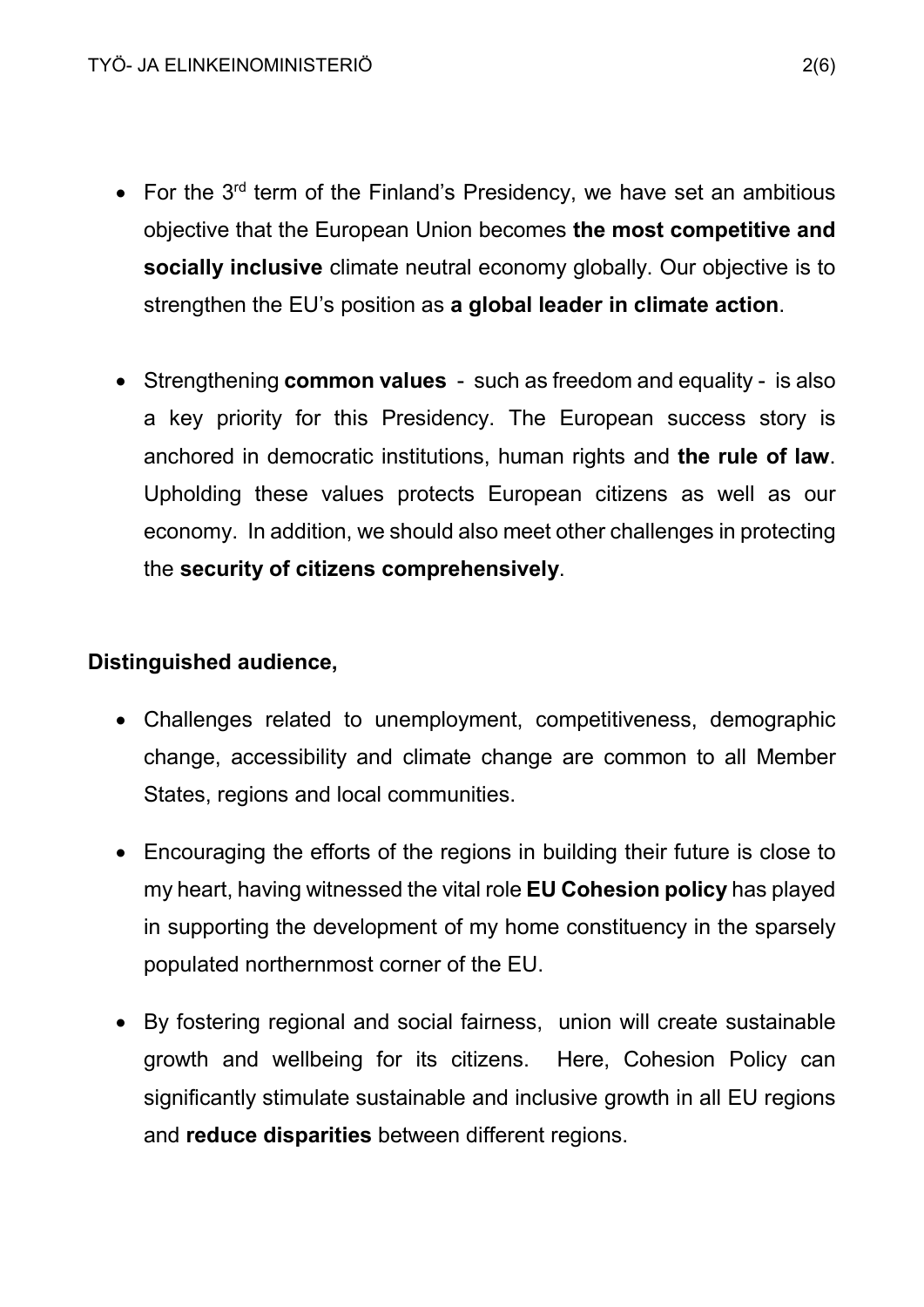- It is also important to strengthen **cross-border cooperation** on EU's internal and external borders. It is a common EU interest to promote sustainable economic development in the border regions. In addition, external border programmes contribute to secure and functioning EU borders.
- The EU should tap into the economic potential and employment opportunities offered by the Arctic region while protecting its fragile natural environment. It is in the interest of all Member States to strengthen the presence of the union in the region. Increased investments in the Arctic will bring added value through innovations in sustainable development and can help achieve climate-neutral union in line with the Paris Agreement.

#### Ladies and Gentlemen,

- Tackling climate change is a must and it is also an economic opportunity. Research and innovation play an important role as keydrivers to turn those opportunities towards sustainable economic growth. Investments in low-carbon energy technologies and bio and circular economy solutions will have a central role in reducing greenhouse gas emissions and improving Europe's competitiveness. The increased Climate goal -earmarking of 25 % for Cohesion policy is an important step in supporting this strategy.
- At the same time, the **transition** to a climate neutral society needs to be fair and just. Nevertheless, I believe we can manage this transition and create new industry & new work opportunities. I hope that in the future there isn't even a word for waste.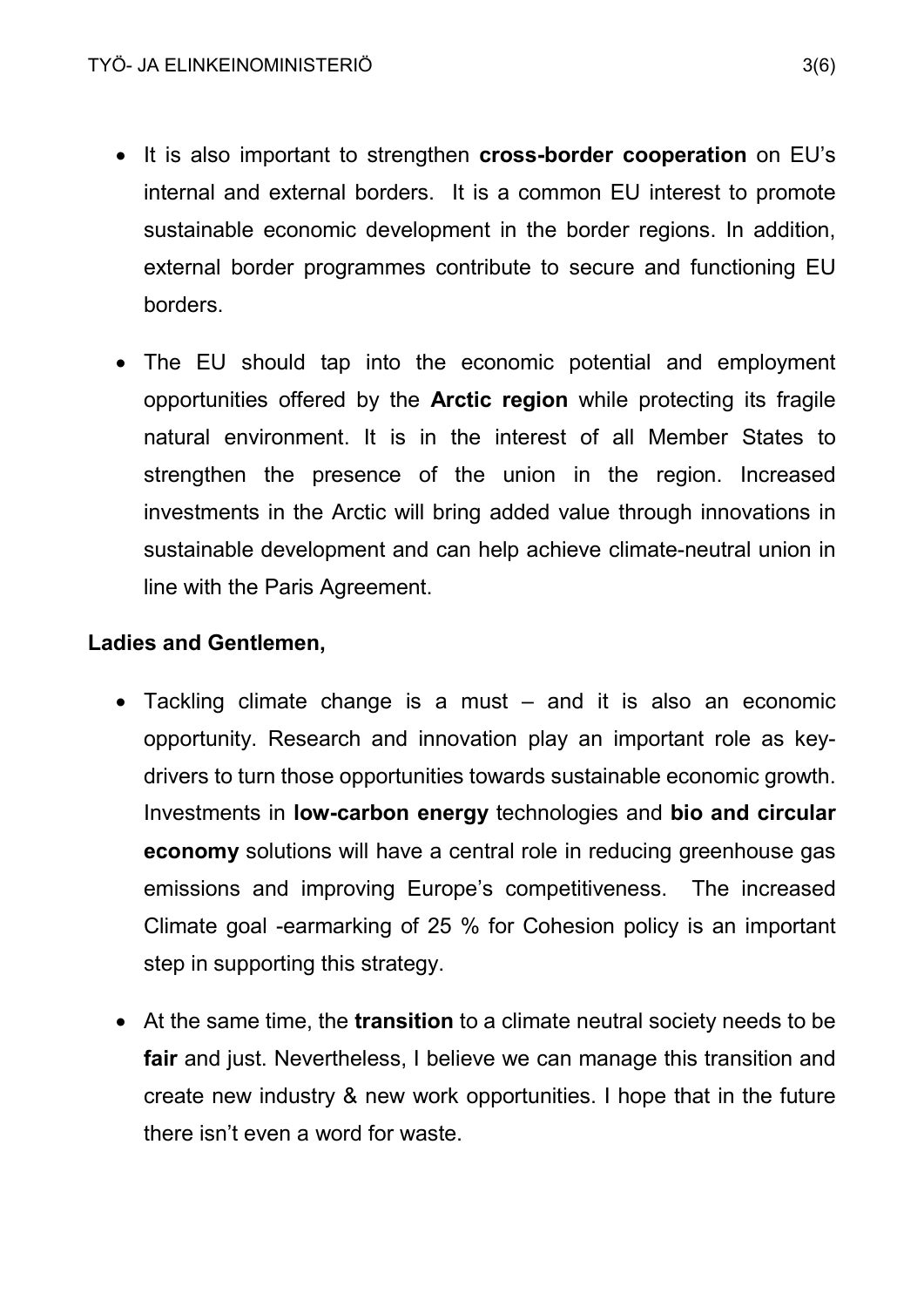#### Ladies and gentlemen,

- Fast technological development is changing our lives. Increasing resilience of our regions and local communities becomes ever more important. Here, smart specialization provides a solid strategic framework for the innovation-driven economic transformation of European regions – based on individual strengths and comparative advantages.
- Finland believes a modern industrial policy should include the objective of Europe becoming a global leader in the digital economy. Digitalisation, artificial intelligence, data and platform economy are key drivers for the EU's success in the global market. The fierce global competition should be addressed with economically and socially sustainable measures. The need for balanced development of European societies and of social equality must be taken seriously. Europe should be as unified and strong as possible to tackle the emerging global challenges.
- May I also add that these challenges cannot be met without an ambitious, open and multilateral rules based Trade Policy. Nor should we underestimate the value of forward-looking Single market policies. The focus should be on strengthening services, particularly digital services as an integral part of the EU single market.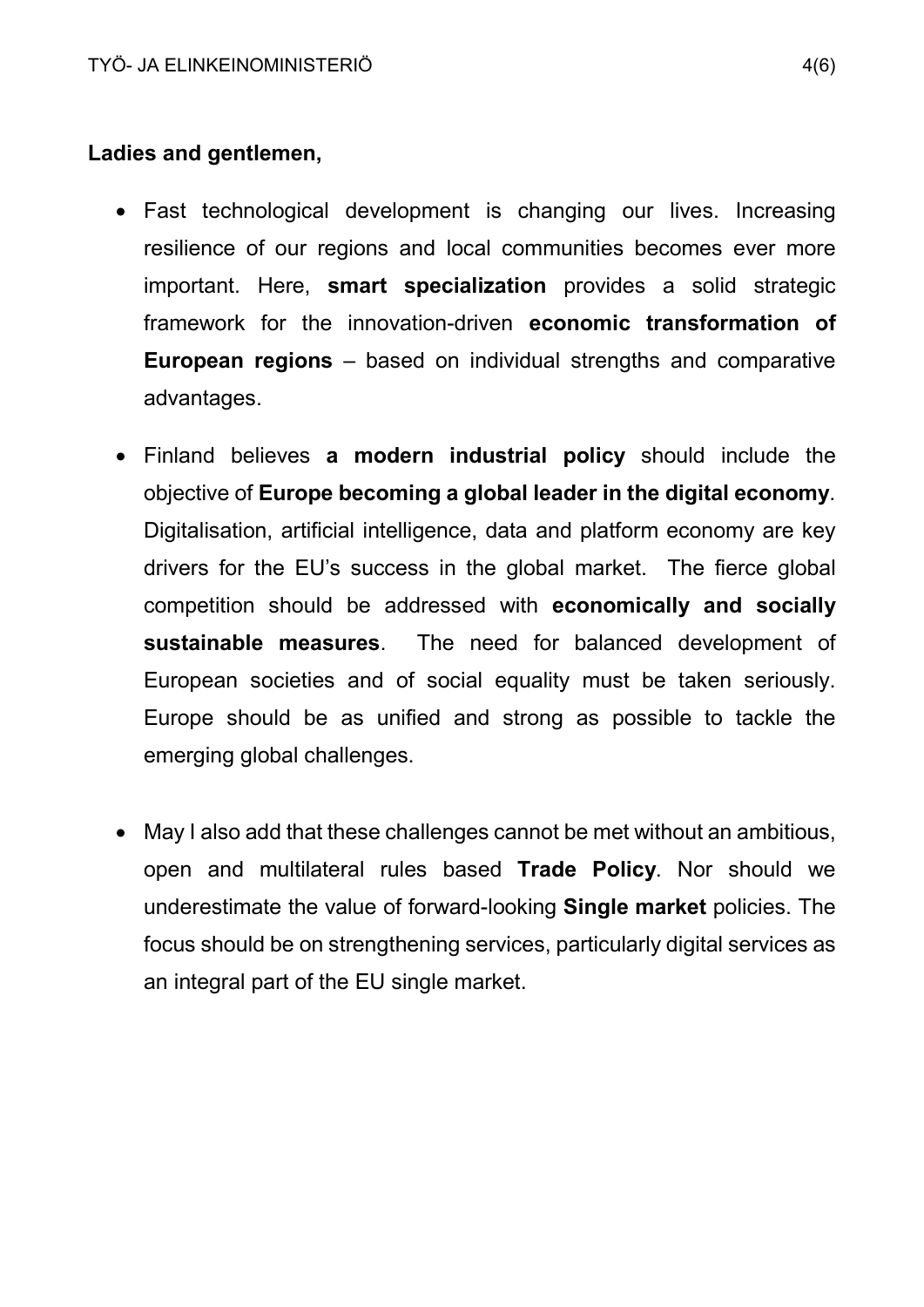### Distinguished audience, let me say a few words on the EU Budget:

- Finalising the next multiannual financial framework is one of the most important political targets during Finland's Presidency. In autumn, we will seek to finalise the Council negotiations on it. In addition, we will seek the greatest possible progress in the MFF-related sectoral proposals. We are aiming at a balanced financial framework that delivers on both new priorities and traditional policies.
- As for Cohesion Policy, the Finnish Presidency stands ready to re-start inter-institutional negotiations with the European Parliament. We will prioritize issues most relevant for programming and prompt start of the next generation programmes in 2021.
- I have taken note of the concerns expressed by you as members of the Committee of Regions with regard to Commission proposals. Based on my discussions with colleagues of the European Parliament's REGI Committee in July, I am confident of their support in working swiftly towards an acceptable compromise between the co-legislators.

Dear Mr Chairman, Honourable Members of the Committee of the Regions - to conclude my remarks: economic growth is needed - and it must be environmentally and socially sustainable.

• I am committed to work constructively with all of our partner institutions to make as much progress as possible on the variety of crucial issues at stake this autumn. Together our joint efforts will translate union's political priorities into visible results and wellbeing of the citizens of Europe.